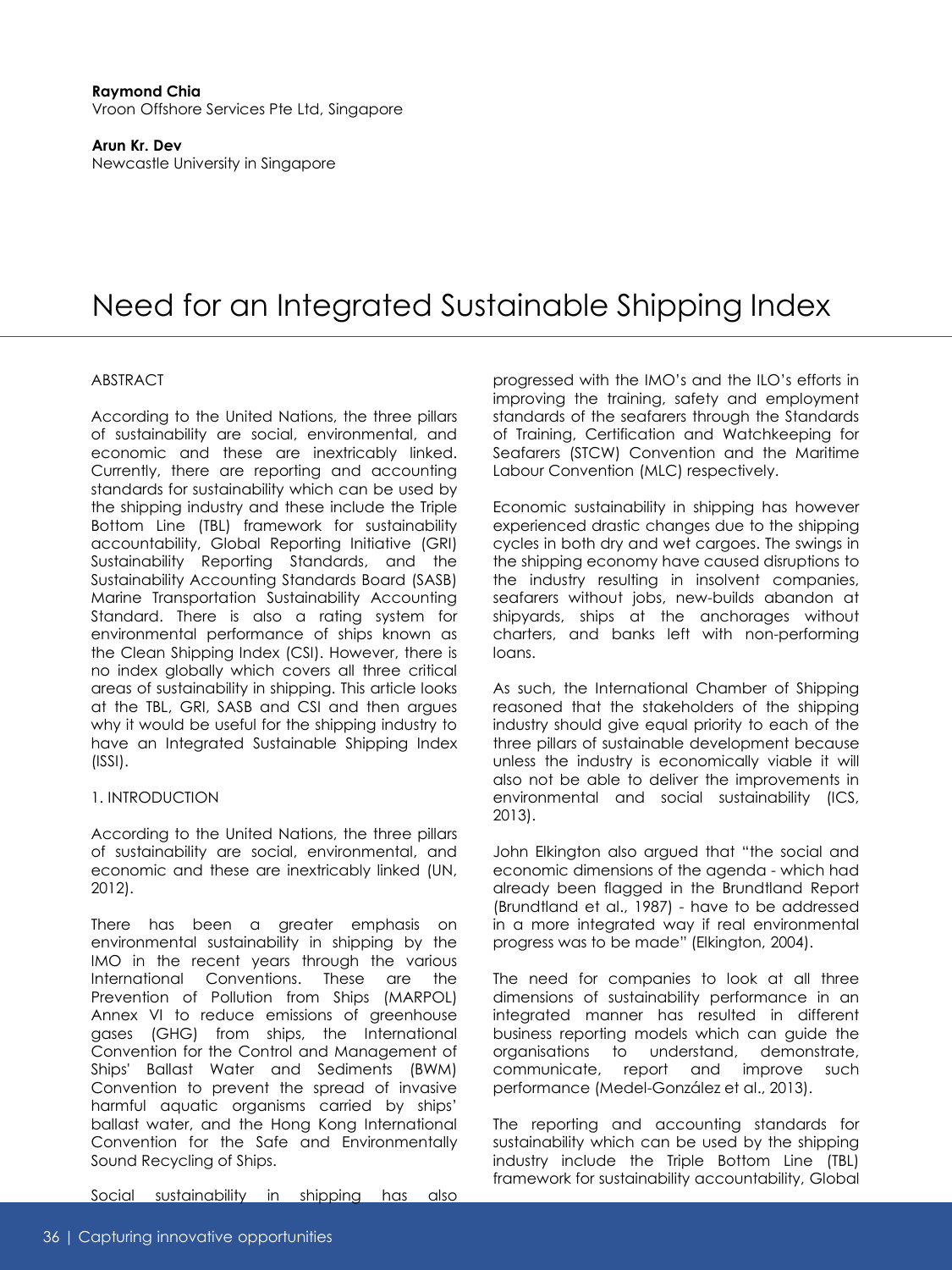Reporting Initiative (GRI) Sustainability Reporting Standards, and the Sustainability Accounting Standards Board (SASB) Marine Transportation Sustainability Accounting Standard. There is also a rating system for the environmental performance of ships known as the Clean Shipping Index.

This article looks at TBL, GRI, SASB and CSI and then argues why it would be useful for the shipping industry to have an Integrated Sustainable Shipping Index. The article is organised into five main sections: Introduction; Overview and Comparison of TBL, GRI and SASB; Clean Shipping Index; An Integrated Sustainable Shipping Index, and Concluding Remarks and Recommendations.

2. OVERVIEW AND COMPARISON OF TBL, GRI and SASB

2.1 TBL framework for sustainability accountability

The term Triple Bottom Line (TBL) was coined in 1994 by Elkington (1997). He argued that organisations should be preparing three different bottom lines instead of just one bottom line, which is the traditional measure of profit or loss in the profit and loss account statement. The other two bottom lines are the "people account" – a measure in the form of how socially responsible an organisation has been throughout its operations, and the "planet account" – a measure of how environmentally responsible it has been (Hindle, 2009).

However, the 3Ps (Profit, People, and Planet) do not have a standard unit of measure. Profits are measured in dollars, but what should social capital and environmental health be measured in? Hence, finding a conventional unit of measurement is a challenge. Furthermore, there is no universal standard method for calculating the TBL (Slaper and Hall, 2011).

In his report to the Norwegian Shipping Association on the "Corporate Social Responsibility and the Shipping Industry", Vilsted (2004) considered that the triple bottom line was a supplement and not a replacement for the financial results as an indicator of the company's performance, and that good financial results were not only the first bottom line, but also the most important one.

In their research project on Corporate Social Responsibility (CSR) in the Baltic Sea Maritime Sector, Kunnaala et al. (2013) had asked the shipping companies they surveyed as to what CSR measures their company were involved in. The CSR measures selected by the participants included Safety, Social, Environmental and Economic. Although there was no direct link in the report that these shipping companies might be using the TBL framework for sustainability accountability, it could be inferred that the TBL concept was being practised by these companies as Safety measures could also be grouped under Social measures.

## 2.2 GRI Sustainability Reporting Standards

The Global Reporting Initiative (GRI) was founded in Boston, the United States of America in 1997. It is an independent international organisation that is now based in Amsterdam, the Netherlands. It promotes the use of sustainability reporting as a way for organisations to become more sustainable and contribute to sustainable development (GRI, 2017a). The GRI Sustainability Reporting Standards (GRI Standards) which were released in October 2016 have superseded the G4 Guidelines and will be required for all reports or other materials published on or after 1 July 2018 while the G4 Guidelines remain available until then (GRI, 2017b).

GRI has also actively participated in the international multi-stakeholder ISO 26000 development process from the beginning, and supports this first ever non-certifiable ISO standard on (Corporate) Social Responsibility. ISO 26000 was published in November 2010 and provides guidance on how businesses and organisations can operate in a socially responsible way. Both ISO 26000 and the GRI Guidelines cover the most common economic, environmental and social issues and impacts. However, while ISO 26000 is intended to give guidance on the actions and expectations for organisations to address each of these topics, the GRI Guidelines provide guidance on what to report for each of these issues specifically (ISO, 2010).

There is also a link between TBL and GRI. John Elkington had been involved since the early days of GRI and was also a former member of the GRI Board of Directors. He was responsible - alongside General Motors - for switching GRI from an environmental focus to a triple bottom line focus (GRI, 2012).

According to Singhal and Dev (2016), integrating non-financial reporting, such as sustainability and CSR reporting is a relatively recent trend which has expanded over the last twenty years.

This geographic expansion could be seen when in August 2016, the Maritime and Port Authority of Singapore (MPA) announced an initiative to help publicly-listed shipping companies with the cost of their sustainability reports. Companies which took up MPA's offer would have to publish their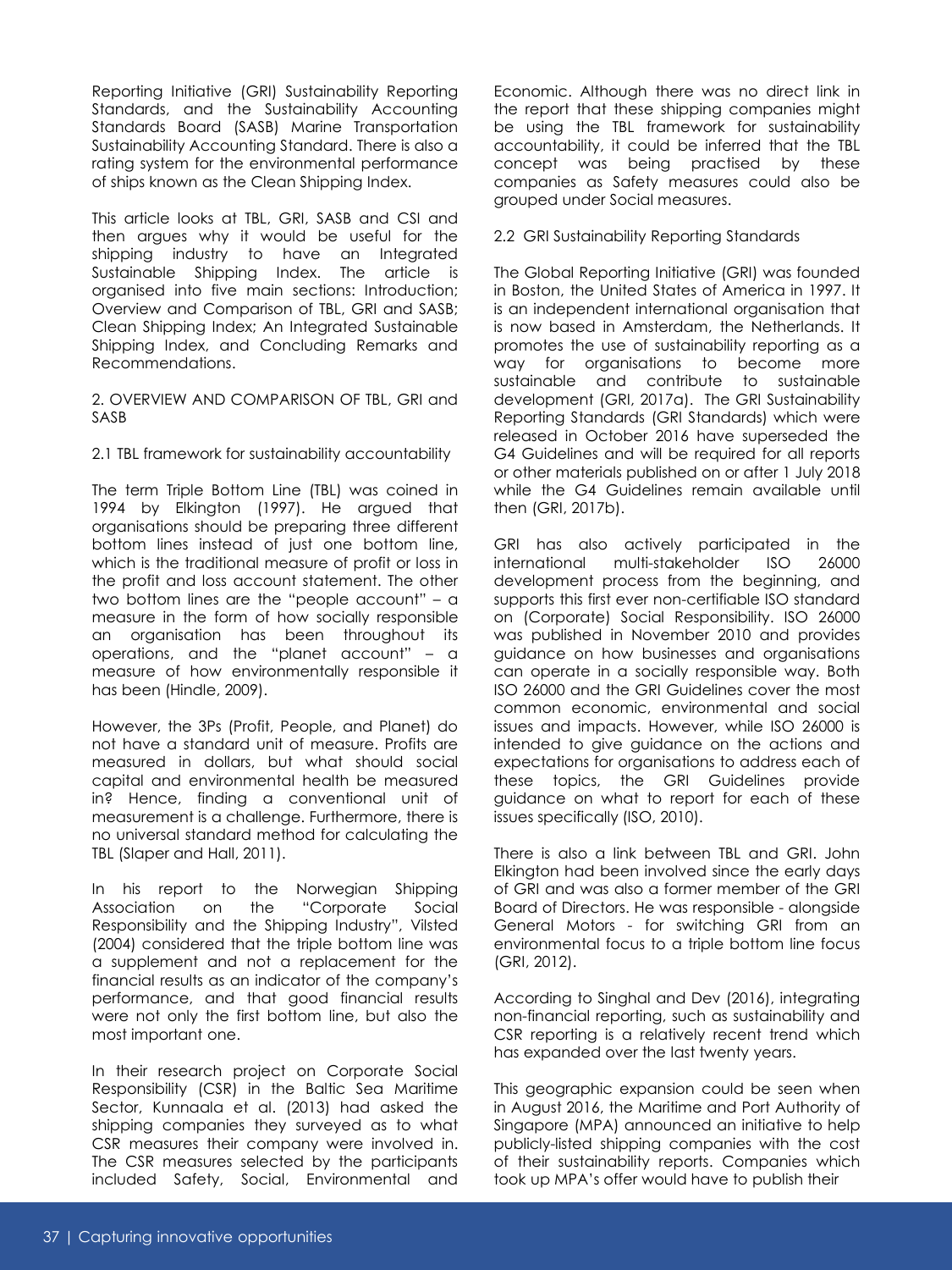sustainability reports before 31 December 2017 and would have to meet international reporting standards such as the GRI. Earlier in June 2016, the Singapore Exchange (SGX) made sustainability reports mandatory for all listed companies on a 'comply or explain' basis from the financial year 2017. Hence, the MPA scheme was expected to support maritime companies in their sustainability efforts. According to Andrew Tan, the Chief Executive of MPA, "the triple bottom line - people, planet and profits - will enhance (the maritime companies) shareholder value" (Eco-Business, 2016, SGX, 2016).

An exploratory study of the ten largest container shipping companies done by Olsen (2015) based on the GRI Guidelines had found that sustainability reporting among the container shipping corporations varies widely in both quality and level of disclosure, from companies issuing several hundred pages lengthy sustainability reports to companies with only a single webpage with information on sustainability. The best aspect reported was the category; Economic, Environmental and Social Aspects, with social elements being the weakest part.

## 2.3 SASB Sustainability Accounting Standards

The Sustainability Accounting Standards Board (SASB) was established in 2011 and is based in San Francisco, the United States of America. It is an independent standards-setting organisation for sustainability accounting standards. The standards are designed to improve the effectiveness and comparability of corporate

### 2.4 Comparison of TBL, GRI and SASB standards

disclosure on material environmental, social, and governance (ESG) factors in the United States Securities and Exchange Commission (SEC) filings. The SASB currently has a provisional standard for the marine transportation industry that was published in September 2014. There is also a separate provisional standard for the cruise lines that was published in December 2014 (SASB, 2017).

In the exploratory study of the cruise industry sustainability, Szymanowicz (2016) had found that large cruise ship firms are more likely than small cruise ship firms, to report the outcomes of their sustainability activities through official reports following the GRI's disclosure framework. He had also cited the critical environmental and social concerns raised by the cruise lines research brief by SASB.

Using the SASB's provisional standard for cruise lines as a guide, Jones et al. (2016) also had a similar finding in their exploratory review as Szymanowicz. Only the top two cruise ship operators published extensive sustainability reports which covered some environmental, social and economic issues while the other leading cruise corporations published more limited information on sustainability. They even suggested that the leading cruise companies' current commitments to sustainability are "primarily couched within existing business models centred on continuing growth and consumption and that these commitments represent a weak approach to sustainability".

| ıfem                                                            | IBL                                                                                                                                                                                                        | UKI                                                                                                                                                                                      | ১Ἀ১চ                                                                                                                                                                                                                                                                                                     |
|-----------------------------------------------------------------|------------------------------------------------------------------------------------------------------------------------------------------------------------------------------------------------------------|------------------------------------------------------------------------------------------------------------------------------------------------------------------------------------------|----------------------------------------------------------------------------------------------------------------------------------------------------------------------------------------------------------------------------------------------------------------------------------------------------------|
| 1. Year started                                                 | 1994                                                                                                                                                                                                       | 1997                                                                                                                                                                                     | 2011                                                                                                                                                                                                                                                                                                     |
| 2. Number of<br>standards/topics                                | The three sustainability pillars<br>of Social (People),<br>Environmental (Planet), and<br>Economic (Profit). No detailed<br>topics under each and no<br>universal standard method for<br>calculating them. | G4 has 36 GRI Sustainability Reporting<br>Standards consisting of 3 universal<br>standards and 33 topic specific<br>standards are grouped under<br>economic, environmental and social.   | Marine Transportation standard has 4 topics,<br>of which 3 can be grouped under<br>environmental and social. Business ethics<br>could be considered the only economic<br>topic.<br>Cruise Lines standard has 5 topics which<br>can be grouped only under environmental<br>and social. No economic topic. |
| 3. Relation to other<br>international<br>standards              | Not applicable                                                                                                                                                                                             | ISO 26000:2010 Guidance on social<br>responsibility                                                                                                                                      | Not applicable                                                                                                                                                                                                                                                                                           |
| 4. Industry specific<br>standard                                | <b>No</b>                                                                                                                                                                                                  | No                                                                                                                                                                                       | Yes. More than 80 industries in 10 sectors<br>including marine transportation and cruise<br>lines.                                                                                                                                                                                                       |
| 5. Specific Unit of<br>Measure for<br>reporting<br>requirements | <b>No</b>                                                                                                                                                                                                  | Yes. Examples are injury rate (social),<br>GHG emissions in metric tons of $CO2$<br>equivalent (environmental), and<br>percentage of procurement spent on<br>local suppliers (economic). | Yes. Examples are air emissions for NOx, SOx<br>and particulate matter in metric tons<br>(environmental), lost time injury rate (social),<br>and regulatory fines associated with bribery<br>(economic).                                                                                                 |
| 6. Usage in the<br>shipping industry                            | Not believed to be widely<br>used but this is also because<br>there are no detailed topics<br>under TBL. It is more of a<br>conceptual framework.                                                          | Believed to be the most widely used<br>sustainability framework among the<br>three based on the literature review<br>carried out for this article.                                       | Not much information available on its usage<br>in the shipping industry from the literature<br>review carried out.                                                                                                                                                                                       |

Table below provides a summary comparison of TBL, GRI and SASB standards: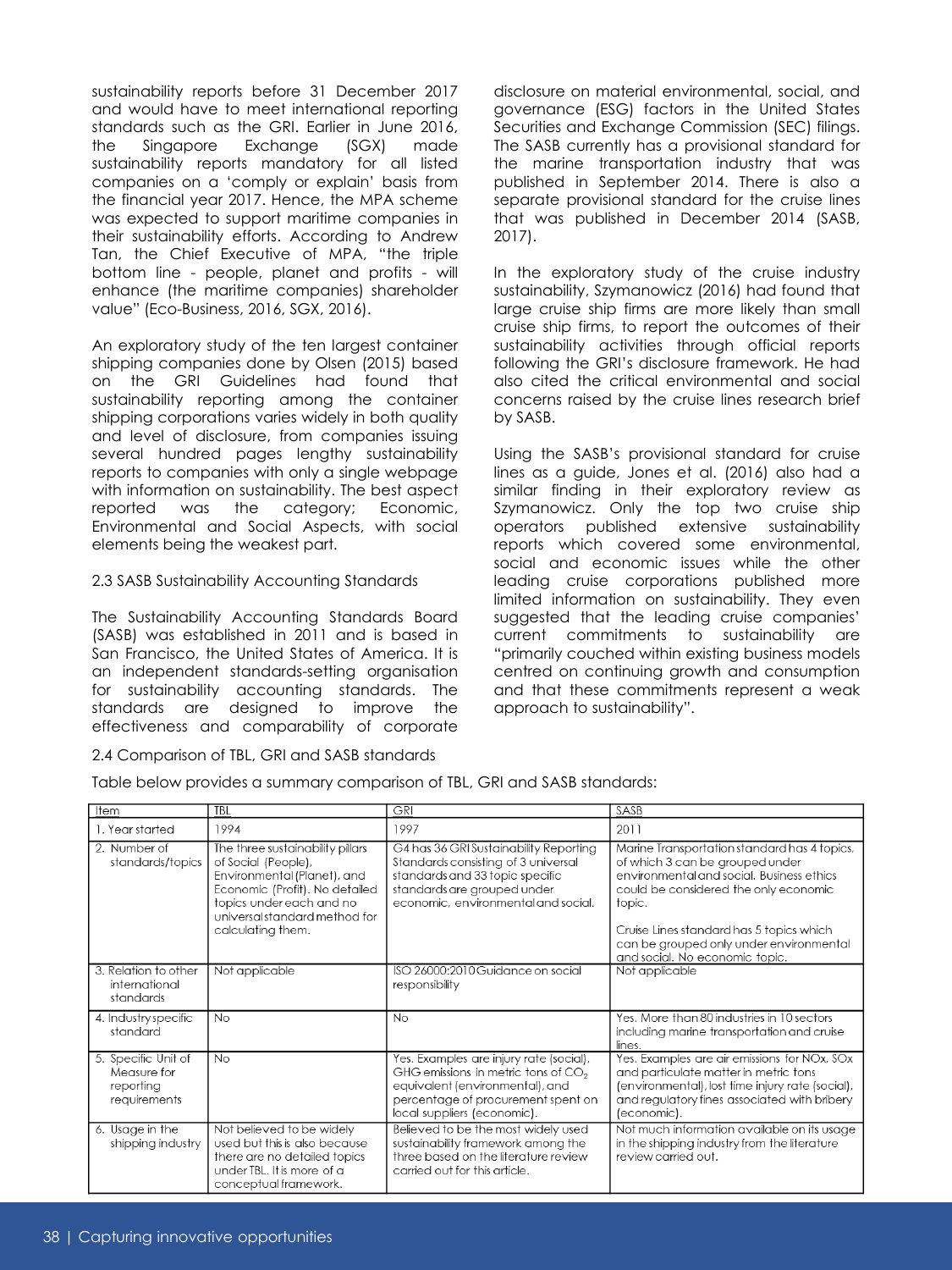## 3. CLEAN SHIPPING INDEX (CSI)

CSI was set up in Gothenburg, Sweden in 2007 by Ulf Duus and Jan Ahlbom (Green4Sea, 2014). It is a non-profit organisation and is coordinated by a secretariat and overseen by an independent board. To guarantee that all technical data is fairly scored and up-to-date, the methodology for determining the index is reviewed by a professional committee of experts and researchers (CSI, 2017a).

It is an online tool where transport purchasers can compare the environmental performance of different ships. All the shipping companies that are affiliated to the index publish information about their ships. On the other side, transport purchasers can see how the different ships perform in relation to each other (Green4Sea, 2014). A network of cargo owners from Sweden, Germany and the Netherlands has agreed to use CSI in their procurement process. Several ports are also using CSI for lowering their port dues for clean ships. From 2018 onwards, the Swedish Maritime Administration intends to give a significant tax reduction for well-performing vessels according to the CSI (CSI, 2017b).

The environmental parameters used by CSI are CO2 emissions, nitrogen oxides (NOx) emissions, sulphur oxides (SOx) emissions, particulate matter (PM) emissions, use of chemicals, and water and waste management. For the scoring of CO2, the vessel efficiency is compared to a reference vessel of the same type and size, calculated mainly using data published by the International Maritime Organisation (IMO). For NOx, the level of emissions defined by Tier I, II and III levels set by the IMO serve as the reference for scoring. The basis for scoring in SOx and PM is how much sulphur is present in the fuel, or whether the exhaust gases are treated. In the chemicals section, scoring depends on the chemical used in antifouling paint, the type of stern tube oil, hydraulic fluids and gear oils used, the type of boiling cooling water treatment system installed, the chemicals present in cleaning agents used and the type of refrigerants applied. The waste water section covers the treatment of sewage and grey water, management of solid waste, sludge oil handling and bilge water treatment. The shipping company will submit the data for the above environmental parameters, which will then be audited by a CSI accredited classification company (CSI, 2017b).

The environmental standards of the GRI are wider in scope than CSI as they cover eight main groups which are material, energy, water, biodiversity, emissions, effluents and waste, environmental compliance, and supplier

environmental assessment (GRI, 2017b). However the environmental parameters of the CSI would already be adequate for shipping as they are more industry specific and hence relevant. Besides, CSI is an index which allows for more straightforward comparison.

The shortcoming for CSI is that it looks only at environmental sustainability and not economic and social sustainability as well. It leads to the next section on why there is a need for an integrated sustainability index.

#### 4. AN INTEGRATED SUSTAINABLE SHIPPING INDEX (ISSI)

Medel-González et al. (2013) claimed that sustainability problems cannot be analysed or understood if an integral perspective is not considered. As mentioned earlier, CSI only looks at the environmental aspect and does not cover the economic as well as social aspects of sustainaibility.

The economic aspect of sustainainablity cannot be neglected and is always essential. An organisation that is loss-making would not be able to sustain operations in the long run. However, economic sustainability is not just revenues, operating costs, and profits but should also look at the wages paid to the employees ashore and on board, the tax contributions to governments, the investments made to community projects, as well as the positive and negative indirect economic impacts of the organisation. An example of positive indirect economic impact is the adoption of information technology tools such as ship performance monitoring system which could help to increase ship energy efficiency, thereby reducing fuel costs as well as emissions.

The authors would like to propose that organisations should also carry out detailed risk planning when considering investments such as the ordering of newbuilds at shipyards. The overordering and speculative building of new ships during the boom years in a shipping cycle has never been sustainable and have also exacerbated the over-supply of vessels during the bust years. Such a situation can be found not only in dry bulk shipping but container ships, tankers and the offshore sector as well and this cycle is repeated. Although the shipping cycle cannot be prevented as it is subjected to geopolitics as well as economic ups and downs, however, its volatility can be mitigated if organisations are financially disciplined and "not to jump on the bandwagon" and place speculative orders during good economic times and when capital is readily available.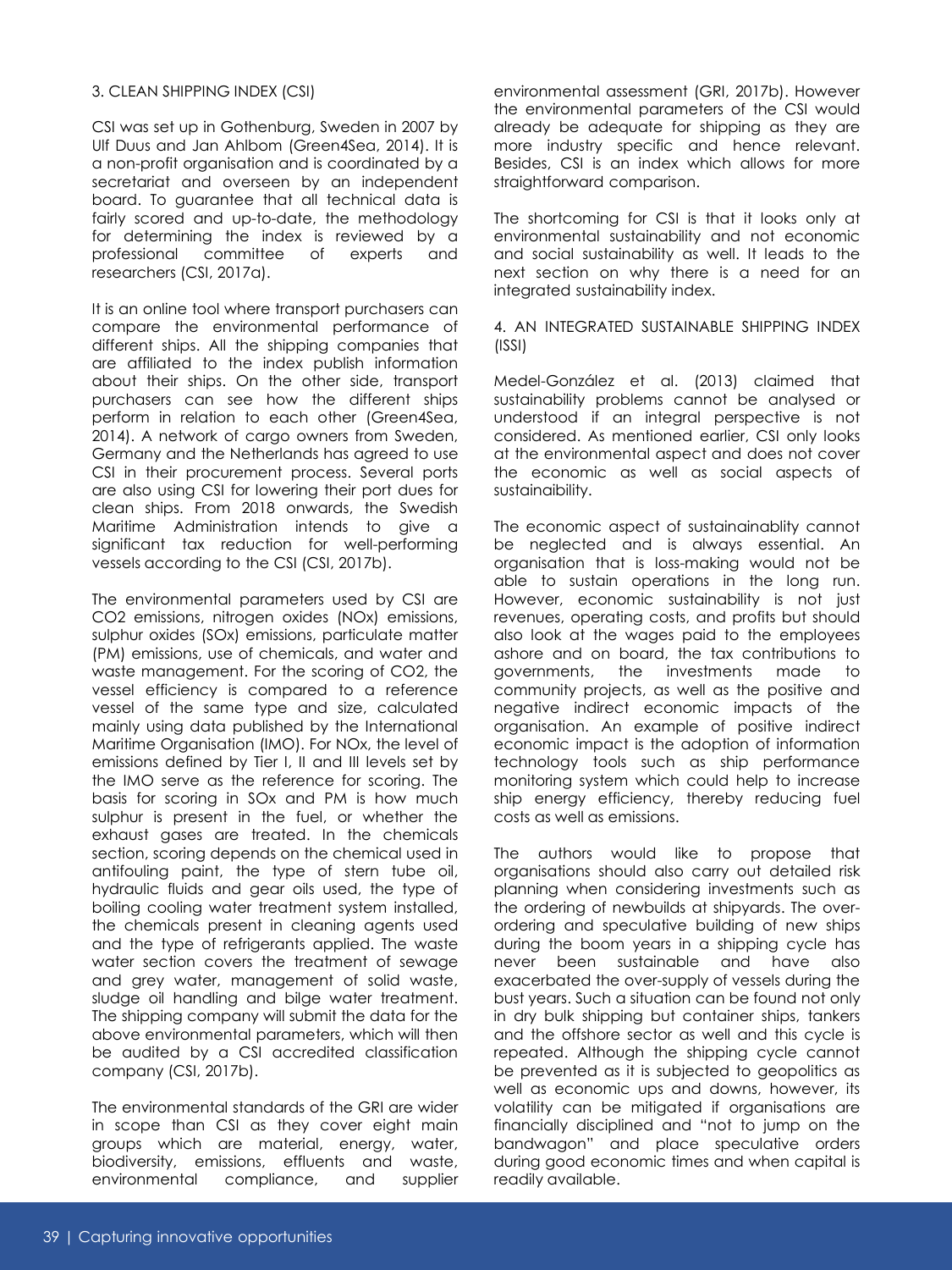The social aspect of sustainainablity cannot be left out of the equation as well. It would cover topics such as occupational health and safety, training and education, wages, contractual terms, as well as non-discrimination and equal opportunity. According to Kunnaala *et al*. (2013), "shipping companies engage in CSR to gain competitive advantage and to increase maritime safety. The social aspects of CSR take into account the well-being and skills of the employees, corporation and other stakeholders of the company."{Kunnaala, 2013, Corporate Social Responsibility and Shipping: Views of Baltic Sea Shipping Companies on the Benefits of Responsibility}{Kunnaala, 2013, Corporate Social Responsibility and Shipping: Views of Baltic Sea Shipping Companies on the Benefits of Responsibility}

Although GRI considers all the three key areas of sustainability, it is not as easy as CSI, which is an index, to compare the sustainability performance of different shipping companies. According to Medel-González et al. (2013), "an index offers decision makers condensed information for performance monitoring, benchmarking comparisons and decision making. [It is] an aggregation of statistics and or indicators, which often summarised a lot of related information, using an organized method of weighting, scale and normalisation, adding multiple variables into a summary".

An integrated sustainable shipping index (ISSI) would be useful to ship owners to assess and monitor on how well they are doing in overall sustainability compared to their industry peers and where are the areas for improvement. Such an assessment could be verified by a third party auditor, similar to CSI.

The benefits of attaining a good index score for a ship owner could include:

- Improved reputation in its corporate social responsibility (CSR)
- Increased loyalty from internal stakeholders such as employees ashore and at sea (seafarers)
- Increased goodwill from external stakeholders such as charterers and shippers
- Better confidence of the other stakeholders such as financial institutions, creditors, and shareholders in the shipping company

5. CONCLUDING REMARKS AND RECOMMENDATIONS

The following can be concluded from the above findings on the reporting and accounting standards for sustainability which can be used by the shipping industry:

- Triple Bottom Line (TBL) is one of the earliest available sustainability accounting framework, but it is not believed to be widely used in the shipping industry because there are no detailed topics under TBL. The originator of TBL, Elkington can be attributed to switching the Global Reporting Initiative (GRI) from an environmental focus to a triple bottom line focus.
- Among the three sustainability reporting and accounting standards, GRI has the most comprehensive framework with three universal standards and thirty-three topic specific standards. It is also believed to be the most widely used in the shipping industry among the three. However, GRI sustainability reporting varies widely in both quality and level of disclosure, from companies issuing several hundred pages lengthy sustainability reports to companies with only a single webpage with information on sustainability.
- Among the three, Sustainability Accounting Standards Board (SASB) accounting standards are the most recent with industry specific standards for marine transportation and cruise lines. However, there is not much information available on its usage in the shipping industry from the literature review carried out, and there is only one economic related topic for its marine transportation standard and none for its cruise line standard.

Clean Shipping Index (CSI) is an environmental specific index used by shipping and allows for easier comparison between shipping companies using it. However, it does not look at the other two areas of sustainability, which are economic and social.

This article, therefore, explains the need for an Integrated Sustainable Shipping Index (ISSI), which allows for more natural comparison between shipping companies on their overall sustainability performance. It is recommended that further research is carried out on setting the framework for such an index. Such research could begin with the gathering of data from shipping companies. This data will then be analysed to identify the sustainability aspects and impacts. Indicators will be selected from the significant impacts, and the ISSI will be calculated based on the indicators which are determined by the weight of the indicator in each aspect.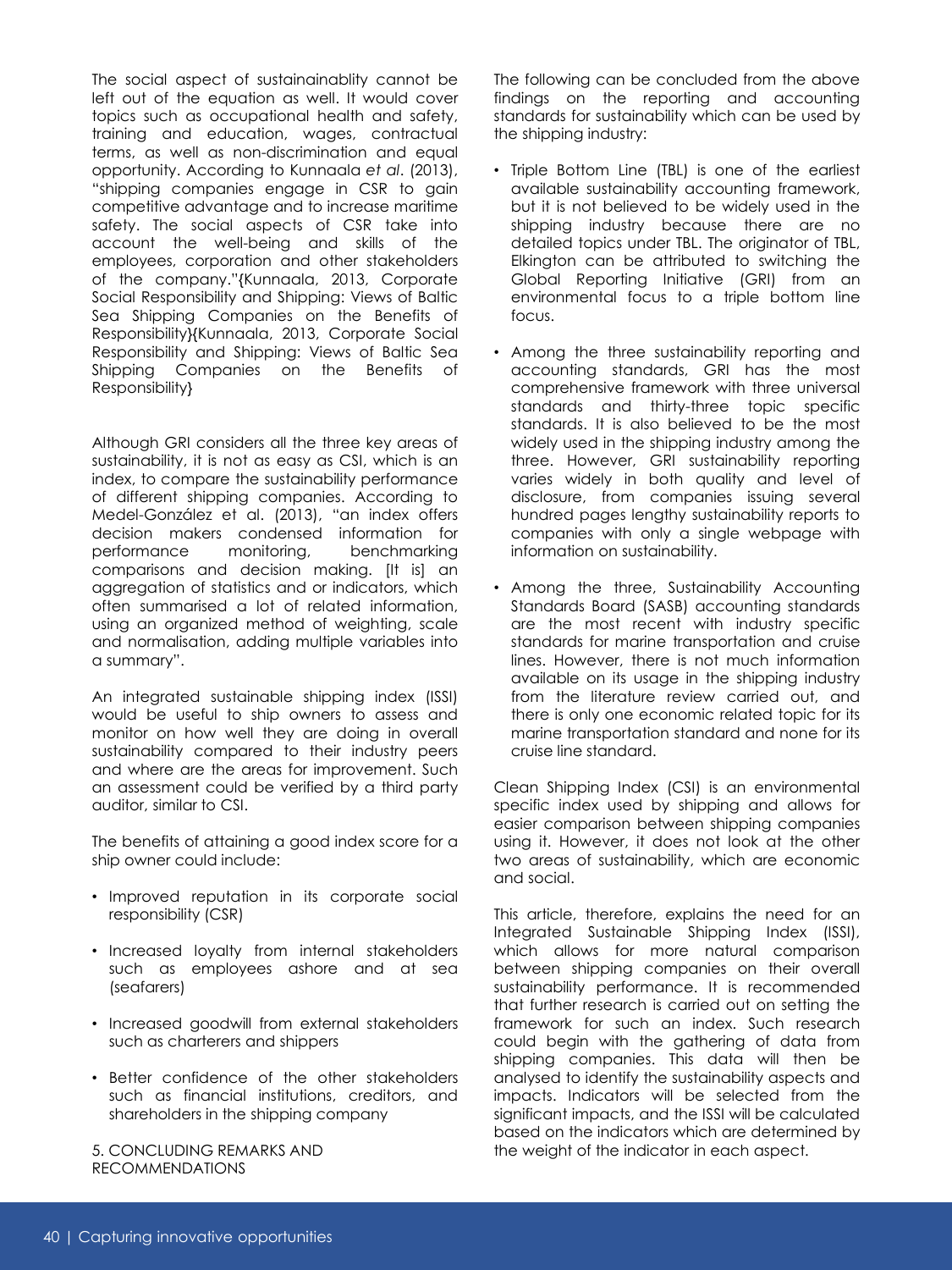### References

Brundtland, G. *et al.* (1987) *Our Common Future ('Brundtland report').* Oxford University Press, USA. CSI (2017a) *About Clean Shipping Index.*  Available at:

https://cleanshippingindex.com/#page-aboutjumbotron.

CSI (2017b) *Clean Shipping Index Methodology and Reporting Guidelines.* Available at: http://cleanshippingindex.com/wpcontent/uploads/2017/12/Methodology-and-Reporting-Guidelines.pdf.

Eco-Business (2016) *Singapore's port authority helps fund sustainability reports for shipping firms.*  Available at: http://www.ecobusiness.com/news/singapores-port-authorityhelps-fund-sustainability-reports-for-shippingfirms/.

Elkington, J. (1997) *Cannibals with Forks: the Triple Bottom Line of 21st Century Business.* Capstone.

Elkington, J. (2004) 'Chapter 1 - Enter the triple bottom line*'*. In*:* Henriques, A., Richardson, J. and NetLibrary, I. (eds.) *The triple bottom line, does it all add up?: assessing the sustainability of business and CSR.* London Sterling, VA: Earthscan, pp. 1- 16.

Green4Sea (2014) *The Clean Shipping Index: How shipping companies are ranked.* Available at: https://www.green4sea.com/the-clean-shippingindex/.

GRI (2012) *Sustainability thought leader John Elkington on the 2013 Global Conference on Sustainability and Reporting.* Available at: https://www.globalreporting.org/information/new s-and-press-center/Pages/Sustainability-thoughtleader-John-Elkington-on-the-2013-Global-Conference-on-Sustainability-and-Reporting.aspx.

GRI (2017a) *About GRI.* Available at: https://www.globalreporting.org/information/abo ut-gri/Pages/default.aspx.

GRI (2017b) *G4 Sustainability Reporting Guidelines.* Available at: https://www.globalreporting.org/information/g4/ Pages/default.aspx.

Hindle, T. (2009) *Triple bottom line.* Available at: http://www.economist.com/node/14301663.

ICS (2013) *Sustainable Development.* Available at: http://www.ics-shipping.org/docs/defaultsource/resources/policy-tools/sustainabledevelopment-imo-world-maritime-day-2013.pdf?sfvrsn=18.

ISO (2010) *ISO 26000 Social responsibility.*  Available at: https://www.iso.org/iso-26000-socialresponsibility.html.

Jones, P., Hillier, D. and Comfort, D. (2016) 'The Environmental, Social and Economic Impacts of Cruising and Corporate Sustainabilty Strategies'. *Athens Journal of Tourism,* 3 (4), pp. 273-285.

Kunnaala, V., Rasi, M. and Storgård, J. (2013) 'Corporate Social Responsibility and Shipping: Views of Baltic Sea Shipping Companies on the Benefits of Responsibility'.

Medel-González, F. *et al.* (2013) 'Measuring and Evaluating Business Sustainability: Development and Application of Corporate Index of Sustainability Performance*'*. In*:* Erechtchoukova, M.G., Khaiter, P.A. and Golinska, P. (eds.) *Sustainability Appraisal: Quantitative Methods and Mathematical Techniques for Environmental Performance Evaluation.* Berlin, Heidelberg: Springer Berlin Heidelberg, pp. 33-61.

Olsen, C. (2015) *Sustainability reporting within the shipping industry: An exploratory study of the ten largest container shipping companies.* Norwegian School of Economics.

SASB (2017) *Sustainability Accounting Standards Board* Available at: https://www.sasb.org/.

SGX (2016) *SGX launches Sustainability Reporting Guide and rule; will provide training and tools to companies.* Available at:

http://www.sgx.com/wps/wcm/connect/sgx\_en/ home/higlights/news\_releases/SGX\_launches\_Sust ainability\_Reporting\_Guide\_and\_rule\_will\_provide \_training\_and\_tools\_to\_companies.

Singhal, N.S. and Dev, A. (2016) 'Global Reporting Initiative; Sustainability Reporting'. *Proceedings of the 6th International Conference on Technology and Operations of Offshore Support Vessels (OSV 2016).* Singapore, Research Publishing.

Slaper, T.F. and Hall, T.J. (2011) *The Triple Bottom Line: What Is It and How Does It Work?* Available at:

http://www.ibrc.indiana.edu/ibr/2011/spring/artic le2.html.